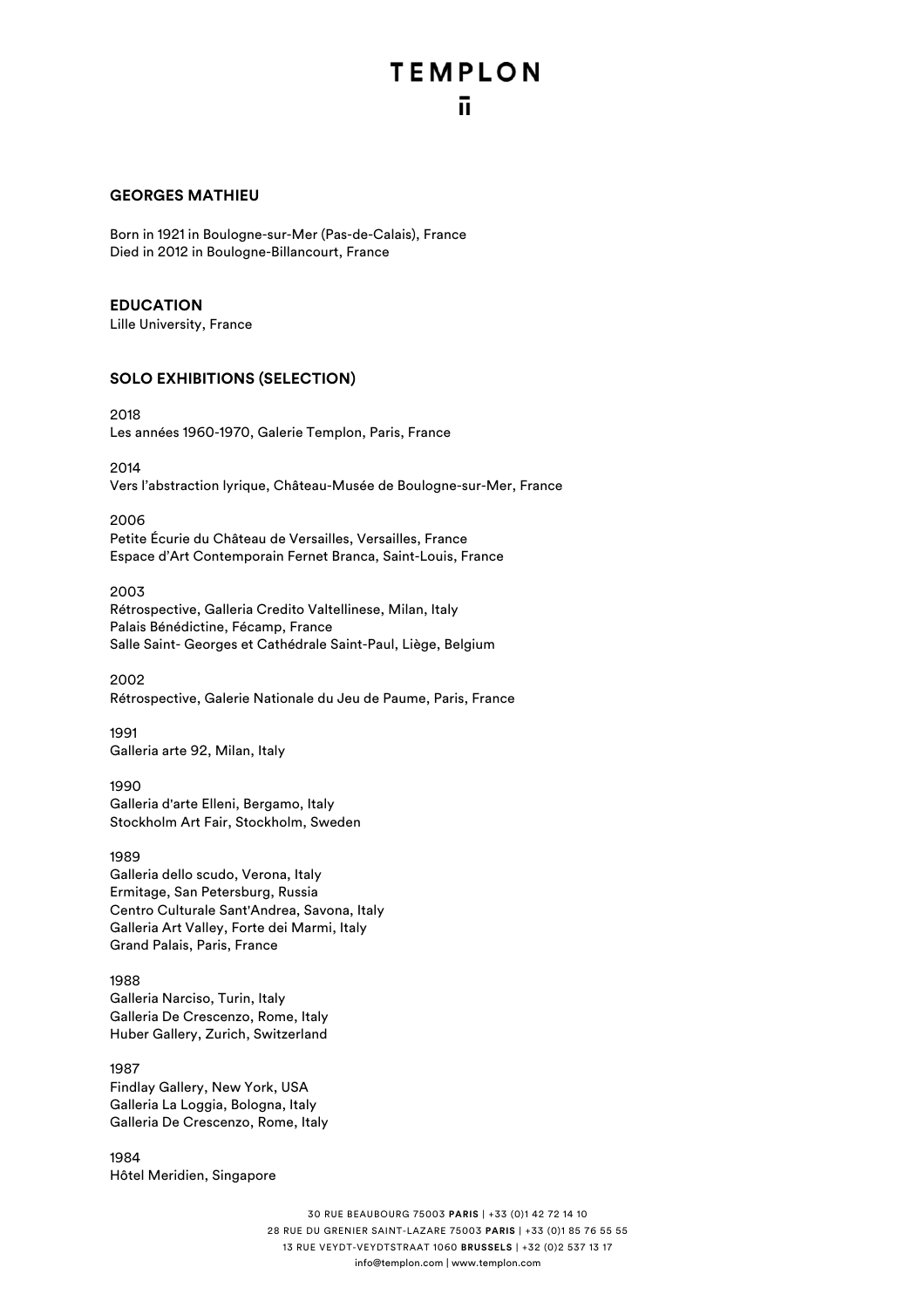# **TEMPLON** ū

1980 Art Basel, Basel, Switzerland Musée de la Poste, Paris, France

1979 Dominion Gallery, Montreal, Canada Wildestein, New York, USA

1978 Grand Palais, Paris, France Festival d'Art Lyrique, Aix-en-Provence, France

1977 Galeria Punto, Valencia, Spain Galeria Valera, Bilbao, Spain Kursaal, Ostenda, Belgium Festival International, Istanbul, Turkey

1976 Musée Picasso, Antibes, France Galeria Beaubourg, Barcelona, Spain

1974 Galerie Beaubourg, Paris, France

1973 Opera, Berlin, Germany

1972 Art Center, Beirut, Lebanon

1971 Galerie Stadler, Paris, France Lalikata Academy, New Dehli, India

1967 Galerie Argos, Nantes, France Kunstverein, Köln, Germany Musée National d'Art Moderne, Paris, France

1966 Musée des Beaux-Arts, Nantes, France

1965 Gimpel & Hanover, Zurich, Switzerland Court Gallery, Copenaghen, Denmark K. B. Gallery, Oslo, Norway Galleria il Milione, Milan, Italy

1963 Musée d'Art Moderne de la Ville de Paris, Paris, France Galerie Art et Culture, Geneva, Belgium

1962 Bezalel Museum, Jerusalem, Israel

> 30 RUE BEAUBOURG 75003 **PARIS** | +33 (0)1 42 72 14 10 28 RUE DU GRENIER SAINT-LAZARE 75003 **PARIS** | +33 (0)1 85 76 55 55 13 RUE VEYDT-VEYDTSTRAAT 1060 **BRUSSELS** | +32 (0)2 537 13 17 info@templon.com | www.templon.com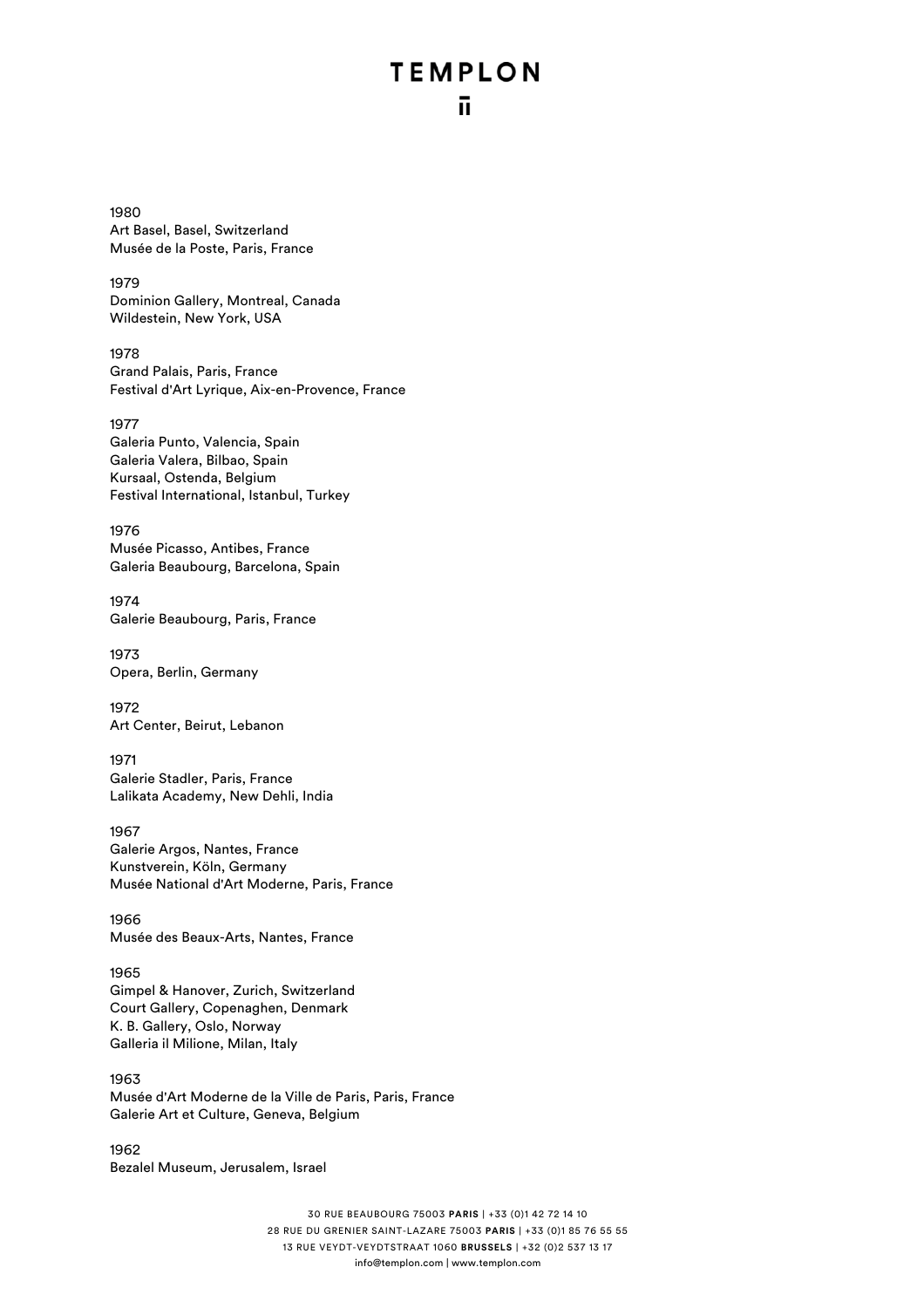Neue Galerie in Künstlerhaus, München, Germany Galleria La Bussola, Turin, Italy Galleria l'Ariete, Milan, Italy Galleria La Loggia, Bologna, Italy Museum of Art, Tel Aviv, Israel

#### 1961

Presidential Palace, Beirut, Lebanon

#### 1960

Museu de Arte, São Paolo, Brasil Ateneo, Madrid, Spain New London Gallery, London, UK Galleria del Cavallino, Venice, Italy

#### 1959

Kunstverein, Colonia, Köln, Germany Galleria San Babila, Milan, Italy Haus Lange Museum, Krefeld, Germany Musée des Beaux-Arts, Neuchâtel, Switzerland Musée de l'Athénee, Geneva, Switzerland Museum of Modern Art, Rio de Janeiro, Brazil Bonino Gallery, Buenos Aires, Argentina

#### 1958

Schmela Gallery, Düsseldorf, Germany Art Latin Gallery, Stockholm, Sweden Galerie Grange, Lyon, France Chichio Haller Gallery, Zurich, Switzerland Kunstmuseum, Basel, Switzerland Galleria Castelnuovo, Ascona, Switzerland Musée des Beaux-Arts, Liège, Belgium

#### 1957

Palais des Beaux-Arts, Bruxelles, Belgium Shirokiya Gallery, Tokyo, Japan Daimaru Gallery, Osaka, Japan Galleria del Naviglio, Milan, Italy Galerie Helios Art, Brussels, Belgium Galleria Selecta, Rome, Italy

#### 1956

Galerie Pierre, Paris, France Institute of Contemporary Art, London, UK

## 1955

Alexander Iolas Gallery, New York, USA

### 1954

Kootz Gallery, New York, USA Galerie Rive Droite, Paris, France Art Club, Chicago, US

1953 Galerie Marcel Evrard, Lille, France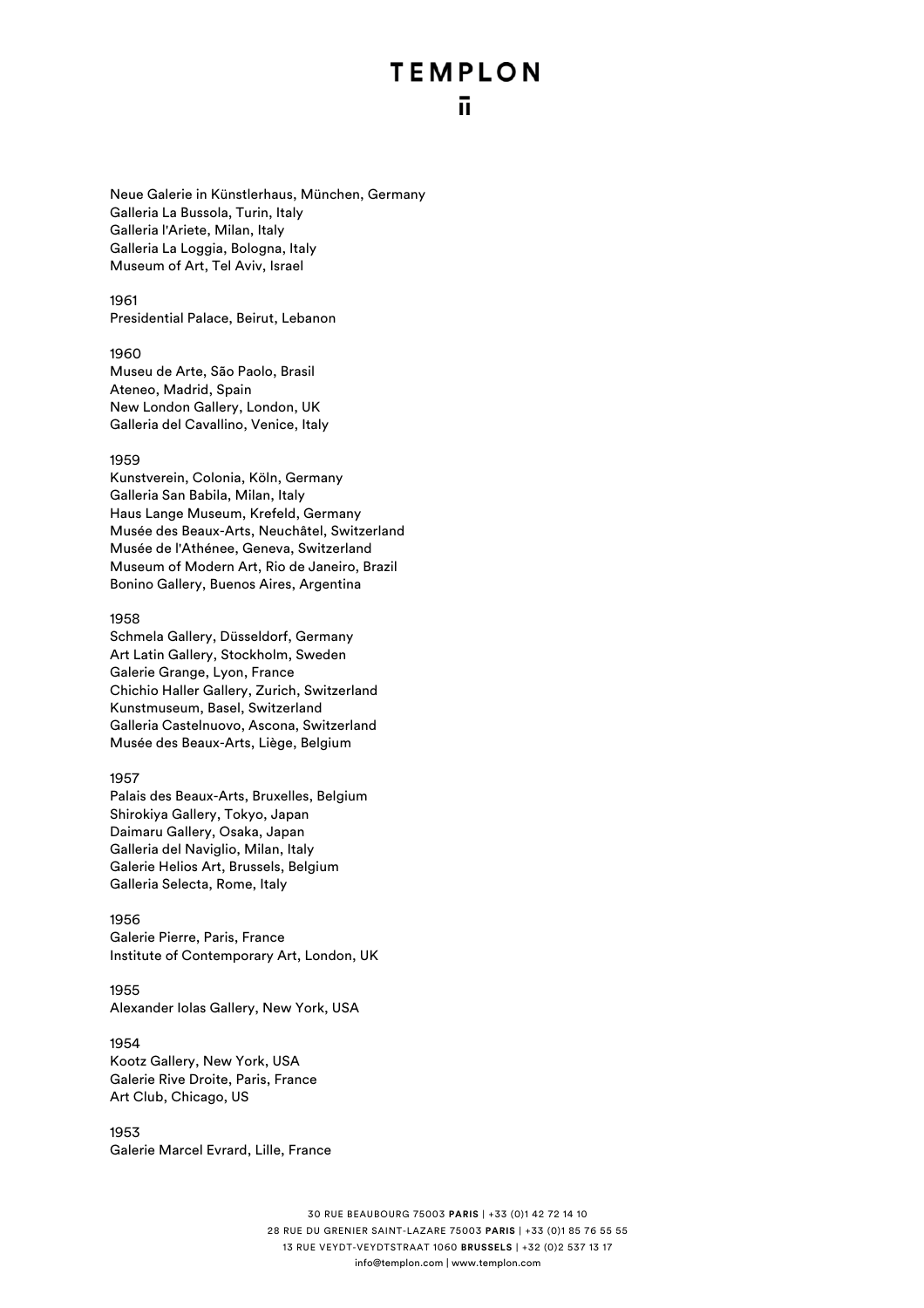1952 Studio Paul Facchetti, Paris, France Stable Gallery, New York, USA

1951 Véhémences Confrontées, Galerie Dausset, Paris, Germany 1950 Galerie René Drouin, Paris, France

### **GROUP EXHIBITIONS (SELECTION)**

2017

Le geste et la matière, une abstraction "autre", Paris, 1945-1965, Centre Pompidou / Fondation Clément, Martinique

2008

Pensieri Ordinati, Bonioni Arte, Reggio Emilia, Italy Estetika. Forma & segno. Da Renoir a De Chirico, Villa Ponti, Fondazione Art Museo, Arona, Switzerland

2007

Nel segno della materia, Palazzo De Sanctis, Castellalto, Italy Sei mostre in contemporanea, Satura, Palazzo Stella, Genoa "Liberi Segni", Galleria Biasutti & Biasutti, Turin, Italy

1999

Posizioni. Museiondocumenta 1999: opera dalla collezione, Bolzen

1959

Karel Appel, Georges Mathieu, Mattia Moreni, Jean-Paul Riopelle, Kunsthalle, Basel, Switzerland

1948

H.W.P.S.M.T.B, Galerie Colette Allendy, Paris, France

1947 Salon des Réalités Nouvelles, Paris, France L'imaginaire, Galerie du Luxembourg, Paris, France VI Salon de moins de 30 ans, Galerie des Beaux Arts, Paris, France

## **PUBLIC COLLECTIONS (SELECTION)**

Musée national d'art moderne – Centre Pompidou, Paris, France MoMA, New-York, USA Musée d'art moderne et contemporain, Strasbourg, France Les Abattoirs, Toulouse, France Musée d'arts de Nantes, France Musée Picasso, Antibes, France Musée de Grenoble, France Musée d'Art Moderne de la Ville de Paris, France LaM, Villeneuve-d'Ascq, France Wallraf-Richartz Museum, Cologne, Germany Kunsthalle Praha, Prague, Czech Republic Kaiser Wilhelm Museum, Krefeld, Germany Staatsgalerie, Stuttgart, Germany

> 30 RUE BEAUBOURG 75003 **PARIS** | +33 (0)1 42 72 14 10 28 RUE DU GRENIER SAINT-LAZARE 75003 **PARIS** | +33 (0)1 85 76 55 55 13 RUE VEYDT-VEYDTSTRAAT 1060 **BRUSSELS** | +32 (0)2 537 13 17 info@templon.com | www.templon.com